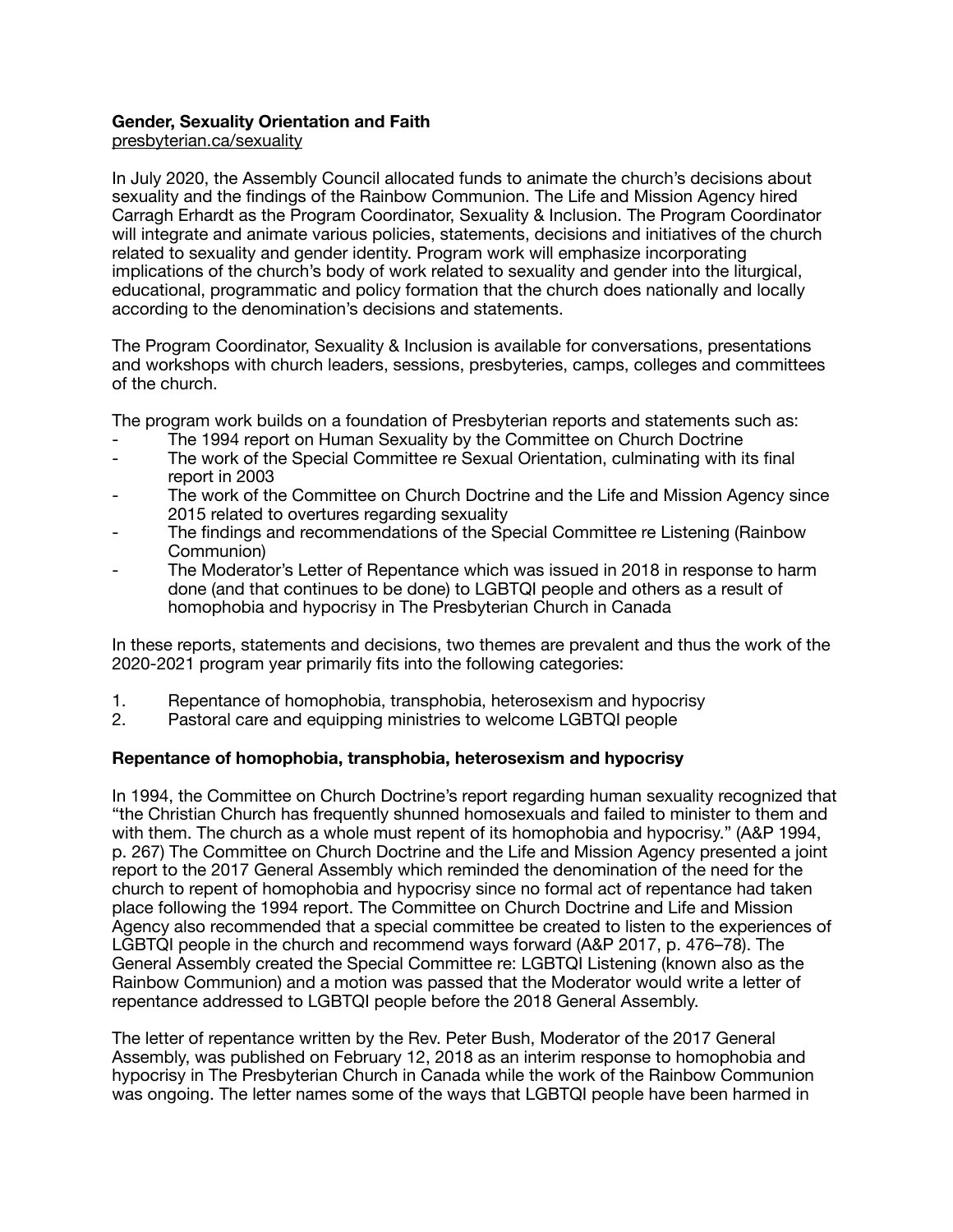The Presbyterian Church in Canada through the action and inaction of its leaders and members.

The Moderator's Letter of Repentance from 2018 is neither the beginning nor the end of this journey; repentance and reconciliation cannot be achieved with one letter alone. Rather, righting the relationships between the church and LGBTQI people requires continued attention from all bodies within The Presbyterian Church in Canada to listen for where harm continues to occur wittingly or unwittingly and to seek to go a new way in our attitudes and actions.

In 2019, the General Assembly adopted the following recommendation of the Rainbow Communion:

That congregations, sessions, presbyteries, synods and other bodies of the church be urged to give public expression to the Moderator's Letter of Repentance and to seek ways to live out that repentance for harm done and that continues to be done, to LGBTQI people and others as a result of homophobia, hypocrisy, transphobia and heterosexism in The Presbyterian Church in Canada including developing discussion spaces with leadership drawn from a diversity of people. (A&P 2019, p. 486, 19)

A study and liturgy companion to the Letter of Repentance has been produced to assist leaders in the church to help the members of their ministries to read, understand and act upon the letter. The Letter of Repentance and companion resource may be downloaded at presbyterian.ca/sexuality. The Life and Mission Agency will continue to develop resources that support the church in recognizing and reforming aspects of our ministries that discriminate against LGBTQI people.

The church has acknowledged that many LGBTQI people, their friends and family members have been reluctant to share their stories with the church because they feel ashamed or are afraid of being cut off from their church families. In their listening process, the Rainbow Communion heard from individuals who expressed that the Letter of Repentance was an encouragement to tell their stories and a source of hope that the church was taking steps toward building an honest, just and welcoming relationship with LGBTQI people. As the church continues along this journey, we must continue to listen and respond to the concerns of LGBTQI people when they call the church's attention to ongoing sources of pain and harm.

#### **Pastoral care and equipping ministries to welcome LGBTQI people**

As various committees of the church have written reports about sexual orientation and gender identity, they have expressed concern for the care and well-being of LGBTQI people. In 2019, the Rainbow Communion echoed this concern: "as people have found the courage to tell their stories, it has become clear that the need for rebuilding broken communities and relationships and to respond pastorally to those who have been harmed cannot wait another year. It is evident that steps need to be taken now to create more welcoming and respectful spaces within congregations and other parts of the church so that all are able to tell their stories without fear and everyone can begin to walk in a more honest and pastoral way with one another." (A&P 2019, p. 486)

Previous reports recognized that there is a place for LGBTQI people in Presbyterian congregations and ministries and have offered guidance for the church to better meet the needs and recognize the gifts of LGBTQI people. Past guidance includes:

- The church must listen to and share the very real pain of LGBTQI people and their families. (A&P 1994, p. 267)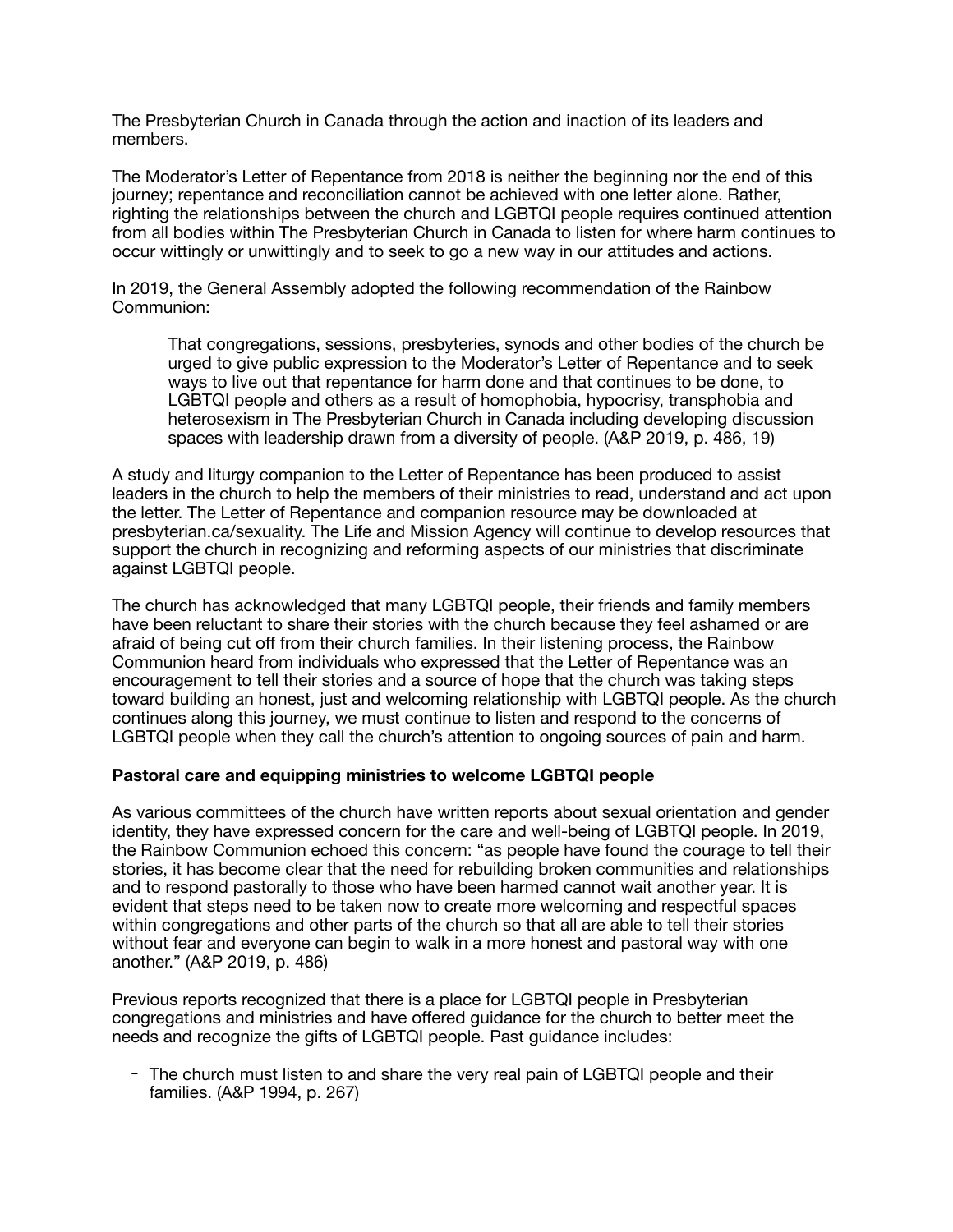- "The church is called to be a welcoming, nurturing, loving and supportive community, a true church family, where all are welcomed, nurtured, loved and supported." (A&P 1994, p. 267)
- The church should take steps to ensure that full pastoral care is extended to all people, regardless of sexual orientation and that all congregations and courts of the church anticipate the pastoral needs of LGBTQI people among their fellowship. (A&P 2003, p. 545)
- "All members of our Church regardless of sexual orientation must be regarded as [siblings] in Christ in need of forgiveness, understanding and compassion. No one among us should be held to be unworthy of our fellowship." (A&P 2000, p. 487)
- Ministers and church leaders need to make it clear that they are prepared to listen and help their LGBTQI parishioners especially when they have been marginalized within the Church. Negative social behaviour and anger towards LGBTQI people should not be tolerated within a congregation. (A&P 2000, p. 487)
- "Presbyterians need to learn and understand more about sexual orientation in order to live with this diversity in our congregations." (A&P 2003, p. 540)
- Sessions should provide support groups if needed and/or requested for those who are struggling with questions related to sexuality. For example, to support parents whose children are gay, lesbian or transgender and to support individuals facing discrimination because of their sexual orientation, gender identity or gender expression. Presbyteries should also provide similar pastoral care of their ministers. (A&P 2003, p. 540)
- Where counselling of any kind is sought by an LGBTQI person, the greatest of care must be taken to ensure that it is provided by a properly qualified person and that it is appropriate to the specific case. (A&P 2003, p. 544)
- Studies have not revealed any scriptural, scientific or pastoral basis or justification for programs to change a person's sexual orientation and therefore acknowledge that any form of conversion or reparative therapy is not a helpful or appropriate pastoral response to those who identify as LGBTQI. (A&P 2019, p 486)
- "Leaders in the church need to equip all the saints by encouraging, respecting and affirming the variety of gifts with which they have been blessed." (A&P 2003, p. 541)
- "All people are made in the image of God and there is a place for all people in Christ's church. Acceptance means suspending judgement and affirming someone's personhood as a beloved child of God. It does not mean having to understand everything about the people you encounter." (A&P 2017, p. 375)
- In a process of confession, the church needs to study and recommend methods of pastoral care that are specific for LGBTQI people, as advised by members of the LGBTQI community themselves. (A&P 2017, p. 477)

The Life and Mission Agency will continue to develop and gather resources to equip congregations, sessions, presbyteries, synods and other bodies of the church in becoming more welcoming and inclusive of LGBTQI people, including resources regarding appropriate pastoral care. Resources are available at presbyterian.ca/sexuality.

Rainbow Pathways, an online course for ministry leaders to learn how to recognize barriers to LGBTQI people in local ministry contexts and how to take steps towards welcome and inclusion was offered twice this year. Emphasis in the course was focused on building upon participants' pastoral care skills with context about common experiences of LGBTQI people in faith communities. Participants shared feedback that they found the course informative and practical and that it helped them build confidence in their ability 1) to provide appropriate pastoral care to LGBTQI2+ people and 2) to have and facilitate respectful conversation about sexual orientation and gender identity.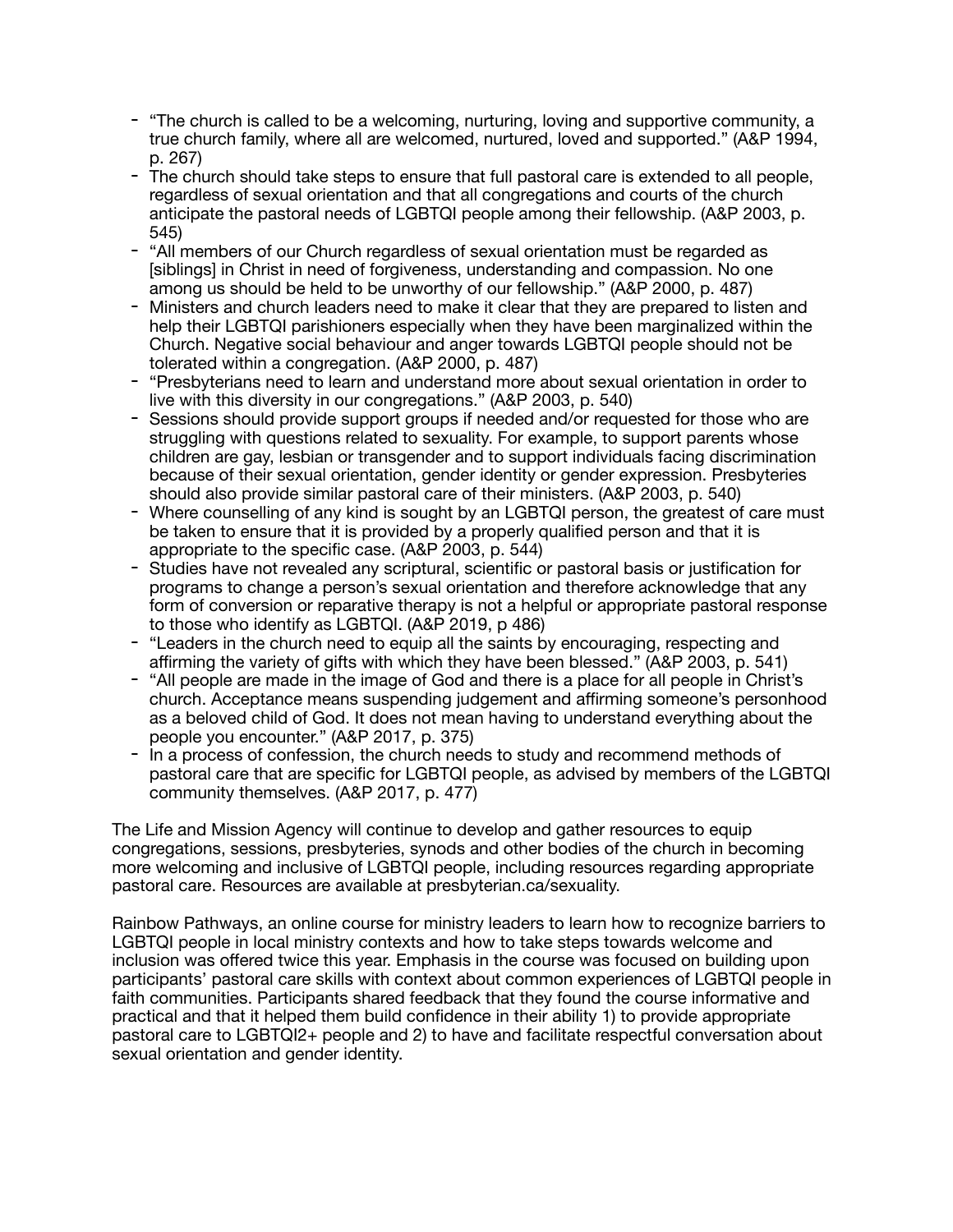## **Clarity in policies**

One aspect of church life for congregations to consider is how clear their policies are related to the participation of LGBTQI people in their ministry. Often, harm occurs when it is unclear what LGBTQI people can expect from a congregation. Having clear policies that are known within the congregation and that are readily available to the public can benefit LGBTQI people but also other people who may be affected by church policies. Conflict can occur when congregants hold expectations that do not match the behaviour of their minister or session or vice versa. Significant work will be done this year to provide guidance and resources that support congregations as they engage in processes of reviewing and clarifying policies.

## **Gender, Sexuality orientation and Faith Advisory Committee**

An advisory committee has been created to support this new program work. Members include Ms. Janet Brewer (Toronto, Ontario), Mr. Rick Byun (Toronto, Ontario), Ms. Whitney Hanna (Victoria, British Columbia), Ms. Hera Lee-Moore (Etobicoke, Ontario) and the Rev. Anita Van Nest (Niagara Falls, Ontario).

# **FEEDBACK RE REMIT B AND REMIT C PROPOSING CHANGES TO CHURCH LAW AND DOCTRINE PERTAINING TO MARRIAGE AND ORDINATION**

## **INTRODUCTION**

As part of the prayerful discernment and discussion about sexuality in 2019, the General Assembly adopted the following recommendation of the Special Committee Regarding Implications of Option B (Inclusion) on June 6, 2019:

That as a matter of urgency, the Life and Mission Agency provide a means for those affected by this decision to express their concerns, views and pain in a safe environment and that the concerns be reported back to the 2020 General Assembly before the report on remits is received and its recommendations considered (A&P 2019, p. 51).

The context for this directive was the decision of the 2019 General Assembly to approve changes to church law and doctrine and by that action, to begin the three-step process called the Barrier Act by which The Presbyterian Church in Canada changes its law and doctrine:

1. One General Assembly agrees to make a change in church law or doctrine. As outlined in the Barrier Act (Book of Forms 293–293.4), however, the responses of the presbyteries to the proposed change must be considered by a subsequent General Assembly before it is permitted to make the change a permanent part of the church's law or doctrine.

2. The proposed change is sent (or remitted) to the presbyteries, where each presbytery votes either to approve or to disapprove the proposed change.

3. A report tabulating the decisions of the presbyteries to approve or to disapprove the remit is presented to the next General Assembly. Provided a majority of presbyteries voted to approve the proposed change and this majority of presbyteries together constitute a majority of ministers, members of the Order of Diaconal Minsters and elders on the constituent rolls of all presbyteries, the General Assembly that receives the "report on remits" is free to adopt the change into the church's law or doctrine.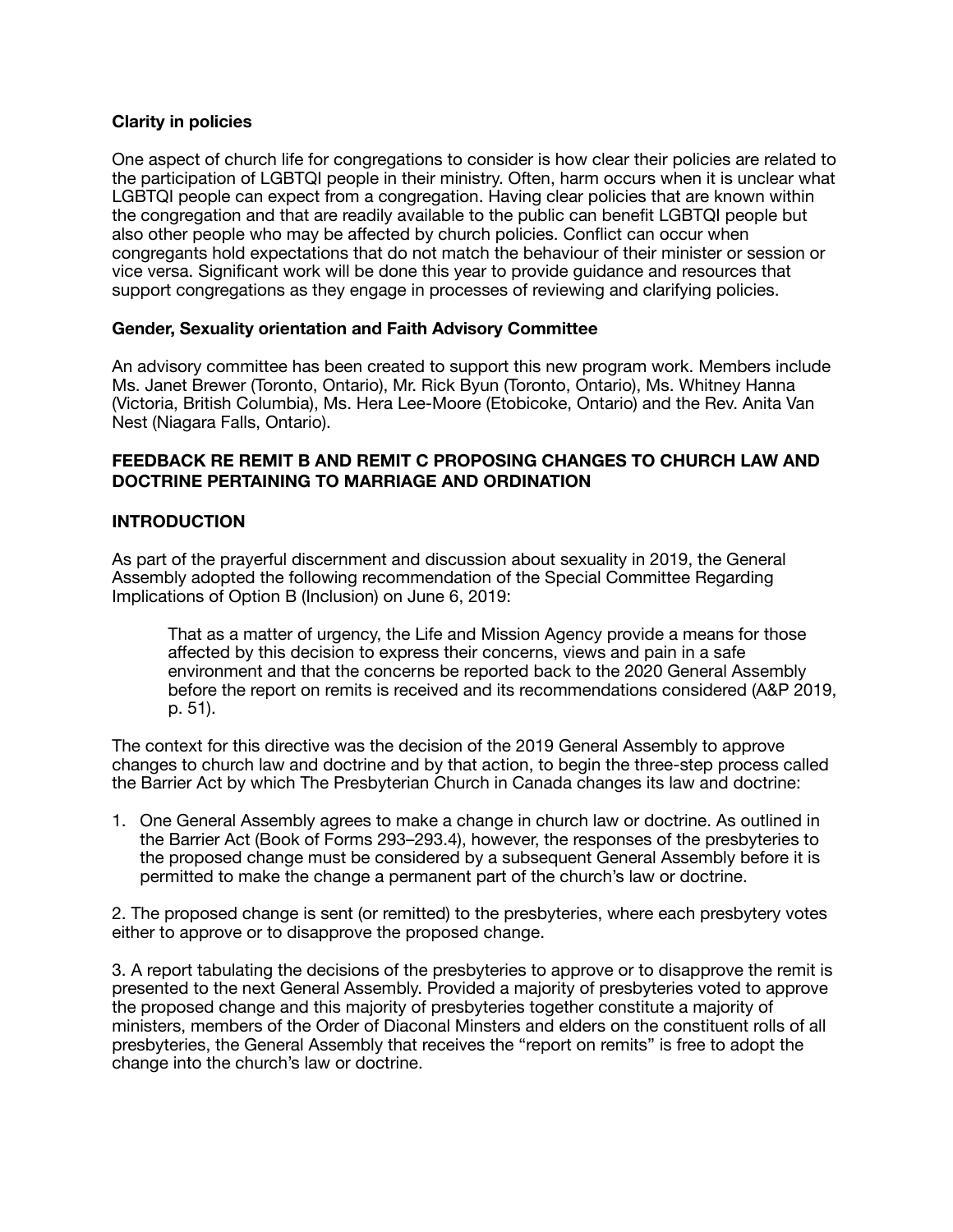In this present case, the changes to church law and doctrine approved by the 2019 General Assembly and sent to the presbyteries for consideration were as follows:

## **Remit B, 2019 re Definition of Marriage**

That The Presbyterian Church in Canada holds two parallel definitions of marriage and recognizes that faithful, Holy Spirit filled, Christ centred, God honouring people can understand marriage as a covenant relationship between a man and a woman or as a covenant relationship between two adult persons. That congregations, sessions, ruling and teaching elders be granted liberty of conscience and action on marriage.

# **Remit C, 2019 re Ordination of LGBTQI persons (married or single)**

That congregations and presbyteries may call and ordain as ministers and elect and ordain as ruling elders LGBTQI persons (married or single) with the provision that liberty of conscience and action regarding participation in ordinations, inductions and installations be granted to ministers and ruling elders.

The directive of the 2019 General Assembly to the Life and Mission Agency was intended to furnish the next General Assembly with feedback about how people in the church felt about the proposed changes, quite apart from the input the presbyteries would have in voting on the remits. People across the church would be provided with ways to express their concerns, views and pain about the proposed changes and a report detailing this feedback would be presented to the next General Assembly before it received and considered the "report on remits".

## **LISTENING PROCESS**

To carry out the task assigned by the General Assembly, the Life and Mission Agency developed a listening process. The first step was the creation of an online tool through which people could submit material electronically. This feature was available between June 12, 2019 and February 15, 2020. By June 18, 2019, announcements were made about additional ways people could participate in the listening process. Information about all these pathways, deadlines and contact information was publicized repeatedly and widely throughout the denomination through a variety of channels. Initiatives were taken early in the process to schedule listening events with some specially identified bodies in the denomination to ensure that it was easy for them to participate. In-person listening continued until February 7, 2020. Individuals, groups, congregations and presbyteries made submissions online, by email, mail, telephone, online submissions and in-person visits. All the material received was read and considered in the preparation of this report.

#### **In-person Listening**

In addition to receiving written submissions, in-person listening opportunities were created. Inperson listening with groups and individuals followed a consistent pattern. The listening sessions were bracketed by prayer and opened with the following prayer:

Loving and Compassionate God, at your word all things were made and the beauty of creation was called from chaos. Through your word, you formed us in your image and gave us life. By your Word, you called us to love and to serve you and to live in peace with you and all that you have made. Giver of all gifts, open our hearts and minds by the inspiration of the Holy Spirit and give us wisdom in our thinking, clarity in our speech, understanding in our listening and grace in all our actions. Send your Spirit to rest on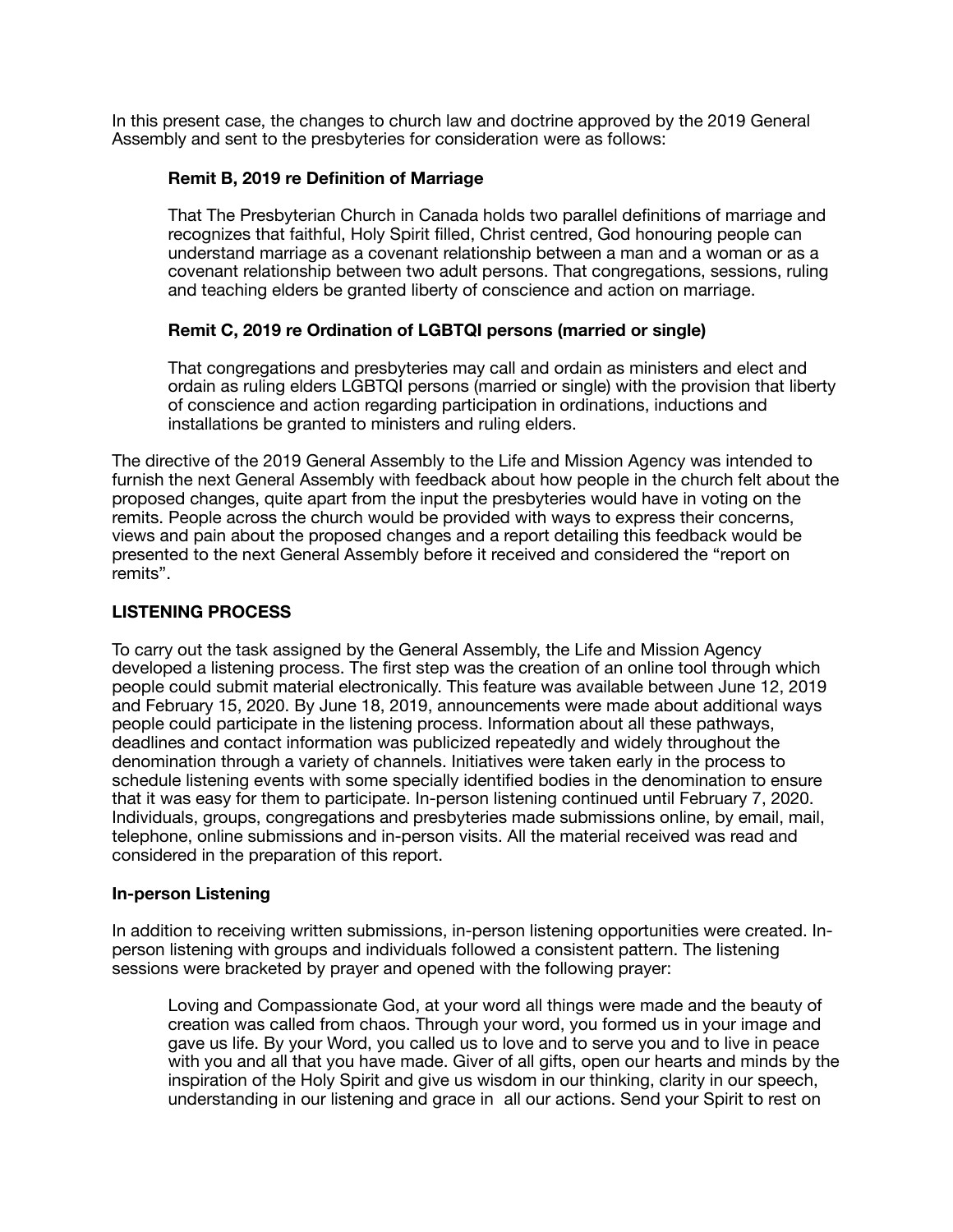us and stay with us as we meet so that everything we do or say may be for the reconciling of the world, for the upbuilding of the church and for the glory of Jesus Christ our Lord. Amen.

Listening sessions began with a brief review of the process, agenda, timing and what would happen with the material and report. Participants received documents including those that outlined some of the church's statements on sexuality, the Barrier Act, the Moderator's Letter of Repentance (2018) and some principles or covenantal boundaries to help frame a space in which listening could be done in a sufficiently safe environment. It was always explained that the submitted and recorded material would be kept confidential and that some material might be quoted anonymously in the report to General Assembly to help illuminate themes or points. Participants at listening events were told that there was an advisory committee associated with the writing of this report.

Participants in this exercise shared their comments about how the remits affected them while listeners paid careful attention to the speakers. Listeners noted not only what people said but also the emotions and the affect that appeared to underlie what people said. Listeners indicated that they would speak during the listening sessions only under the following circumstances:

- to ask clarification about something the speaker said
- to clarify matters of fact about such things as church polity, terminology, the church's theological statements, historical events and the decisions of General Assemblies
- to remind people of the boundaries of a safe environment
- to call attention to time limits

Speakers occasionally gave the listeners documents, letters and manuscripts in lieu of or in addition to speaking. Sometimes listeners got impressions about how people felt based on non-verbal cues they witnessed. For example, it was not uncommon for people to shake their heads or make other gestures to register how they felt about what they or others were saying.

Some in-person listening was done privately between one speaker and one listener. Participants in one-on-one meetings were given the same background documents, procedural explanations and commitments that participants in group meetings received. Leading with Care protocols were followed and care was taken to ensure people's privacy and comfort.

Generally, listeners were welcomed warmly. The Life and Mission Agency Committee is grateful for the hospitality that congregations, courts and groups extended.

#### **Safe Environment**

The General Assembly stated that listening was to be done in a safe environment. Great care was taken to ensure that as safe a process and environment as possible was provided for those who wished to express their thoughts and feelings.

Using resources based on scripture and material used at previous General Assemblies to facilitate respectful listening and speaking people covenanted to create a time and place where speakers could be heard with the reasonable assurance that they would not be criticized or exposed to discrimination, harassment, recrimination and belittlement by other speakers or the listeners. The attempt to create and maintain a spirit of goodwill fostered an environment that allowed for empathetic and graceful expression of views. Sharing views within groups was sometimes difficult; nevertheless, sitting together and listening with care to each other was holy work and a participation in God's vision of the Peaceable Kingdom and a foretaste of the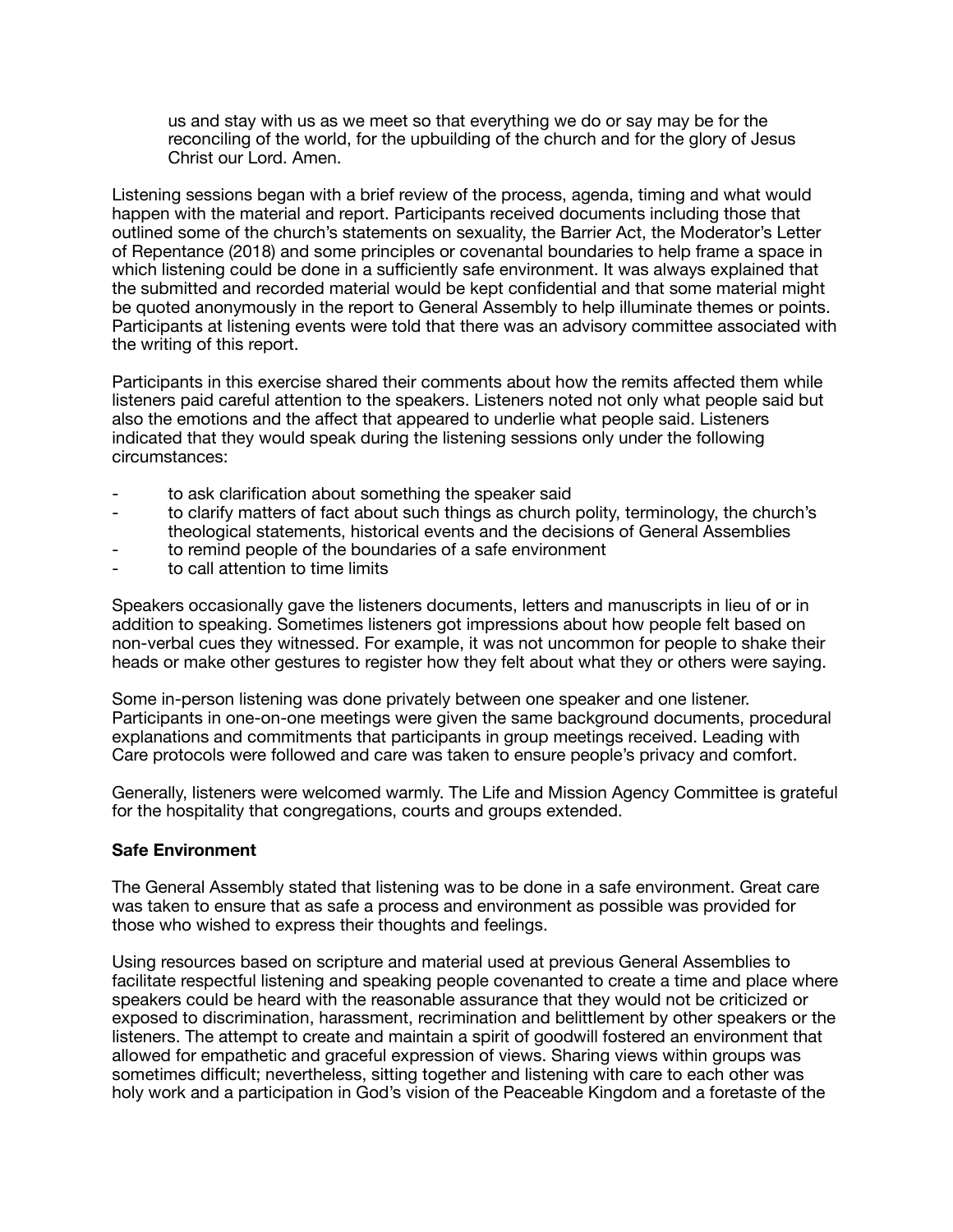unity to be found in the Communion of the Saints. The gatherings were usually respectful and there were moments of remarkable grace and compassion.

# **Confidentiality**

Confidentiality was an important aspect of creating a safe environment in this case. Thus, assurance was given repeatedly by a variety of means that the material the Life and Mission Agency received and heard would be held in confidence by the Agency. Additionally, people were informed that what was received would be used anonymously to create a report for the General Assembly and some quotes from written or oral material would be used in the final report. Names, addresses and identifying information were redacted from any printed and stored material.

#### **Advisory Committee**

The Life and Mission Agency Committee approved the terms of reference and membership of an advisory committee to give advice, suggestions, guidance and support in the creation of this report. The members of the advisory committee had access to every piece of material that was submitted and transcribed. All documents had been redacted so that names, contact information and other identifying factors were not revealed to the members of the advisory committee to maintain confidentiality, preserve the privacy of people who submitted material and to maintain the integrity of the process that had been framed. The members of the advisory committee were: the Rev. Soo Jin Chung (Presbytery of Eastern Han Ca), the Rev. John Henderson (Presbytery of Huron-Perth), the Rev. Allyson MacLeod (Presbytery of Oak Ridges), the Rev. Dr. Heather Malnick (Presbytery of Barrie) and the Rev. Dr. Susan Shaffer (Presbytery of Paris). Staff support was provided by Ms. Grace McCreary (Program Assistant, Life and Mission Agency) and the Rev. Ian Ross-McDonald (General Secretary, Life and Mission Agency).

#### **Pastoral Listening – Not a Plebiscite**

The General Assembly directed the Life and Mission Agency to provide a means for those affected by the 2019 General Assembly's decision to approve and remit to presbyteries under the Barrier Act Remit B and Remit C to express their concerns, views and pain and to report those concerns to the General Assembly. The task is pastoral listening – inviting people in the church to express themselves in a safe environment – and then telling the next General Assembly what was learned about people's minds and hearts regarding these matters.

Occasionally, participants stated their belief that the listening process was or ought to be a plebiscite on Remit B and Remit C. When this misconception was heard, the listeners explained that this was not and could not be the case, for various reasons. First, the Life and Mission Agency was not directed to conduct a plebiscite and tally votes. Second, there is no place in the Barrier Act process for any actions other than the votes at two General Assemblies and in the presbyteries. Third, the church was not told that the listening process was a plebiscite. Fourth, the material received from participants resists and disqualifies its use as a plebiscite for a number of reasons, among them:

- people did not always state whether they approved or disapproved of Remit B and Remit C
- some expressed ambivalence
- sometimes it was not possible to determine whether people were in favour or against the adoption of the remits
- several groups submitted corporate responses without indicating the size or composition of the group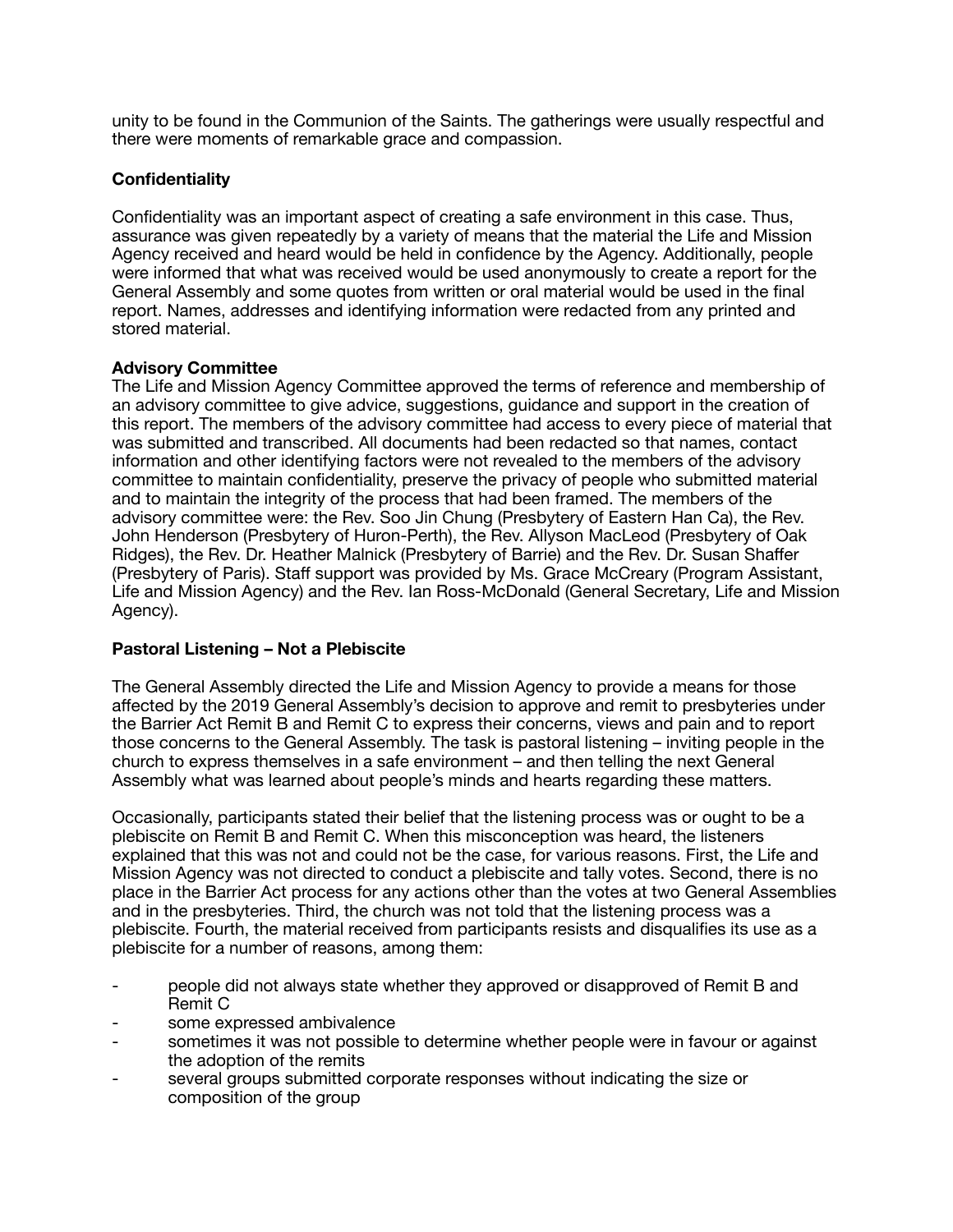- on several occasions, speakers expressed a common opinion on behalf of a group without knowing or disclosing the fact that there was actually a diversity of opinion within the group
- some individuals submitted multiple responses
- people living in only a minority of presbyteries submitted material

# **SUBMISSIONS COLLECTED IN THE LISTENING PROCESS**

We estimate that the views of approximately 3,000 people were gathered in the process of preparing this report. Feedback and submissions were received from youth groups, congregational members, elders, ministers, WMS/AMS groups, ad hoc gatherings of people with shared concerns, sessions, presbyteries and staff of the synods, camps and colleges. Although people living in only 18 of the 45 presbyteries chose to submit comments, these individuals were spread across every province and synod. People from a broad diversity of theological perspectives and cultural backgrounds participated in the process. Some of the responses came from the very young and from people 90 years of age. Some participants disclosed that they identify as LGBTQI or that they were family members and friends of LGBTQI people.

A large cache of information (roughly 550 pages) was received in the course of the listening process. It would not be appropriate, for pastoral and ethical reasons, nor would it be responsible or practical, to print all the material or report every sentiment or nuance expressed in the responses. Moreover, a significant portion of the submitted material was peripheral or not related to Remit B and Remit C.

# **FINDINGS OF THE LISTENING PROCESS**

People across the church who accepted the invitation to tell how they were affected by the General Assembly decisions regarding the remits were given the space to express their comments. The online form was not structured as a survey with options to select, boxes to fill in and questions to answer: instead, there was a space simply labelled "Your Comments". The same freedom was extended to participants in the in-person meetings and to those who submitted their feedback in writing. Therefore, it was not surprising that people commented on many matters beyond how they were affected by Remit B and Remit C.

Some of the material that people expressed was not related to the remits or to sexuality at all. A few examples include creationism (literal reading of Biblical accounts of creation that refutes the possible role of any evolutionary process), personal details and experiences about other things in the church. Some comments touched on material only tangentially related to the remits. Among the most frequently raised matters in this regard were the following: the actions taken by special interest groups in the church, seminary education, the Body, Mind and Soul document (study on sexuality, The Presbyterian Church in Canada, 2015), the length of time the discussion has taken, complaints about polity and process, lack of trust in the church's leadership generally, perceived bias, worship and other events at General Assembly and the Moderator's letter of repentance (2018).

Some comments, especially in regard to process, polity, the Bible and the church's doctrinal statements about marriage and sexuality, revealed widespread misunderstanding, incorrect assumptions or unawareness. Listeners facilitating the in-person meetings were often asked to answer questions about polity, history and doctrine. The Barrier Act and liberty of conscience were among the more frequently questioned topics.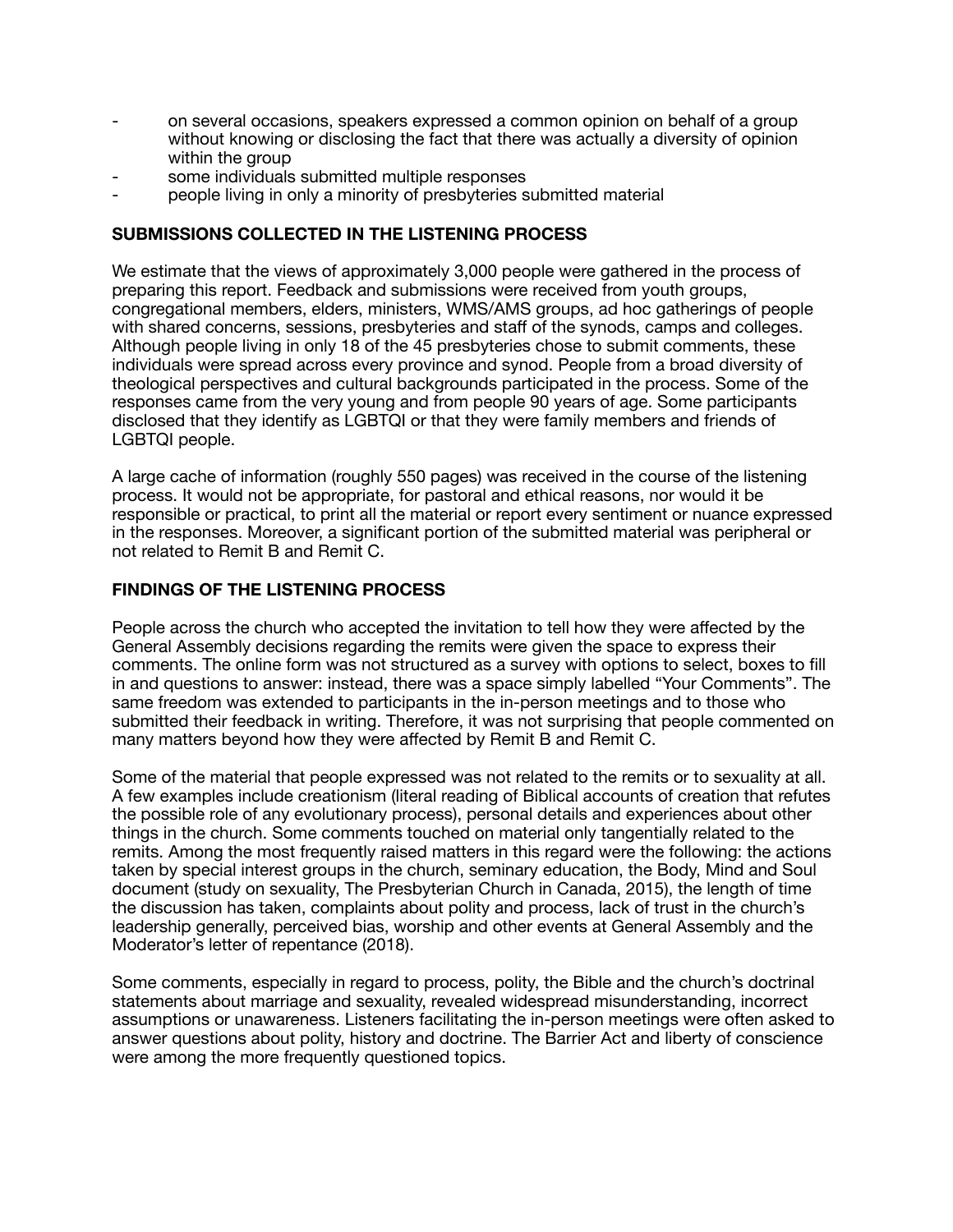People often spoke about the length of their association with The Presbyterian Church in Canada and the nature of their involvement in the church. And it was common to hear people express love for the church and their congregation.

There were times when participants expressed opposing opinions and listened to one another graciously and with remarkable mutual respect. And there were times when people expressed respect and concern for those who held different positions than their own. There were other times when speakers voiced their opinions in ways and words that appeared to cause discomfort to other participants.

In the collected material, some participants conveyed their disrespect for people holding opposing views to their own. Some went on to say that not only were such persons wrong in their thinking but they should be treated with fear, distrust, anger or contempt. This disturbing shift from disagreeing with persons to rejecting them as valued persons was demonstrated by participants across the theological spectrum.

Some participants described instances of homophobia (fear of or prejudice against LGBTQI persons) and harm done that they or others experienced in the church. Some made accusations of homophobia and some material collected during the listening process was homophobic.

Some comments were unsettling and difficult for people to hear or read because the things said and the stories they told were painful and tragic. Some of the material that was submitted was sexually explicit. Some material seemed to reveal malice. And some material was indicative that people were in need of Christ's healing and peace for psychological pain and anguish.

Some people expressed their gratitude for the opportunity to convey how they felt and for a way to participate in the discussion. Others expressed doubt about the usefulness of the process. Some were skeptical that the material would even be read or heard. Some believed that there was no point participating in the listening process because they felt nobody cared what they thought.

All of the information that was heard or received was read and considered multiple times. And again, it would not be feasible to report everything that was heard. The scope of this report reflects a broad review of the expression of concerns, views and pain that were received from those affected by the approval by the 2019 General Assembly of Remit B and Remit C who opted to participate.

#### **Basis for Views on Marriage and Sexuality**

People often spoke about the constellation of factors that informed their views on marriage and sexuality in the church. The most frequently named basis for people's views are outlined below in no significant order.

# **Youth**

Some people holding a range of views spoke about how young people could be affected positively and/or negatively by the adoption or defeat of the remits.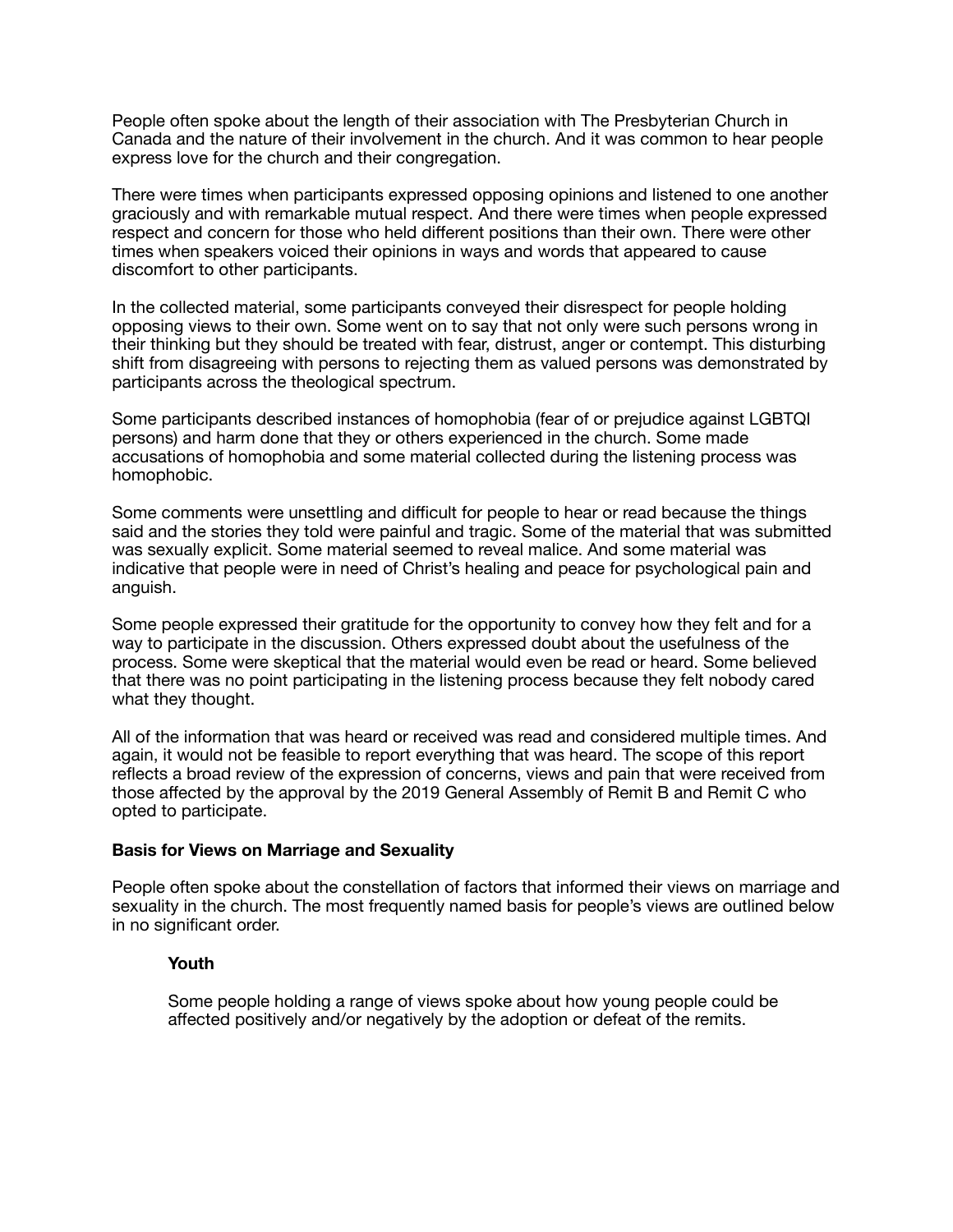### **Personal Experience**

People holding a diversity of opinions spoke about the various ways their life experience, sexuality, relationships, family and friends informed their views.

### **Mission and Stewardship**

Sometimes people said they arrived at their views based on what they thought would keep or attract members to their congregation. Some said they had settled on a point of view based on what they felt would free the church to focus on other things. Some said that denominational and congregational finance had to be considered.

#### **Science**

Some people referred to the findings of the sciences, such as biology, psychology and sociology. It was not the case that everyone who invoked the importance and findings of the sciences held the same opinion about the remits or the church's stance on marriage and sexuality. Nor was it the case that people invoking science agreed upon the findings of the sciences.

## **Doctrine**

Both those in favor and those against adopting the remits referred to Living Faith, the ordination vows of The Presbyterian Church in Canada and the church's subordinate standards and doctrinal statements as important considerations in their discernment of the matter. People holding an array of opinions about marriage and the remits stated their belief that one or more of the tenets of Reformed Theology supported their particular views.

#### **Justice**

Justice was often referred to as an important principle; however, visions and definitions of justice were contested. At one end of the spectrum, it felt just to some that all people be welcomed fully and live out their callings and lives in the church equally and fully regardless of sexual orientation. Some referred to the human dignity of people made in God's image and to human rights as important factors in their decision making. At the other end of a broad spectrum, some were opposed to the concept of marriage for sexual minorities because of the holiness of God and the righteous justice and judgement of God on those who have heard but ignored God's will.

#### **Culture**

People across the theological spectrum spoke about the role of the church in culture and culture's influence on the church. Some felt that the remits were evidence of the church "conforming to the patterns of the world," embracing political correctness and secularism. Some were concerned that the church was turning to pleasing people over pleasing God or replacing the Bible with current-day culture. Some spoke about the influence of Satan in culture, in the church and/or in the church's discernment about sexuality. Some people said that they regarded the remits as signs of the church making positive steps to get with the times and modernize. Reference was also made to the importance of understanding the cultural context in which the Bible was written. Some participants expressed sentiments like: if Christians are not different from the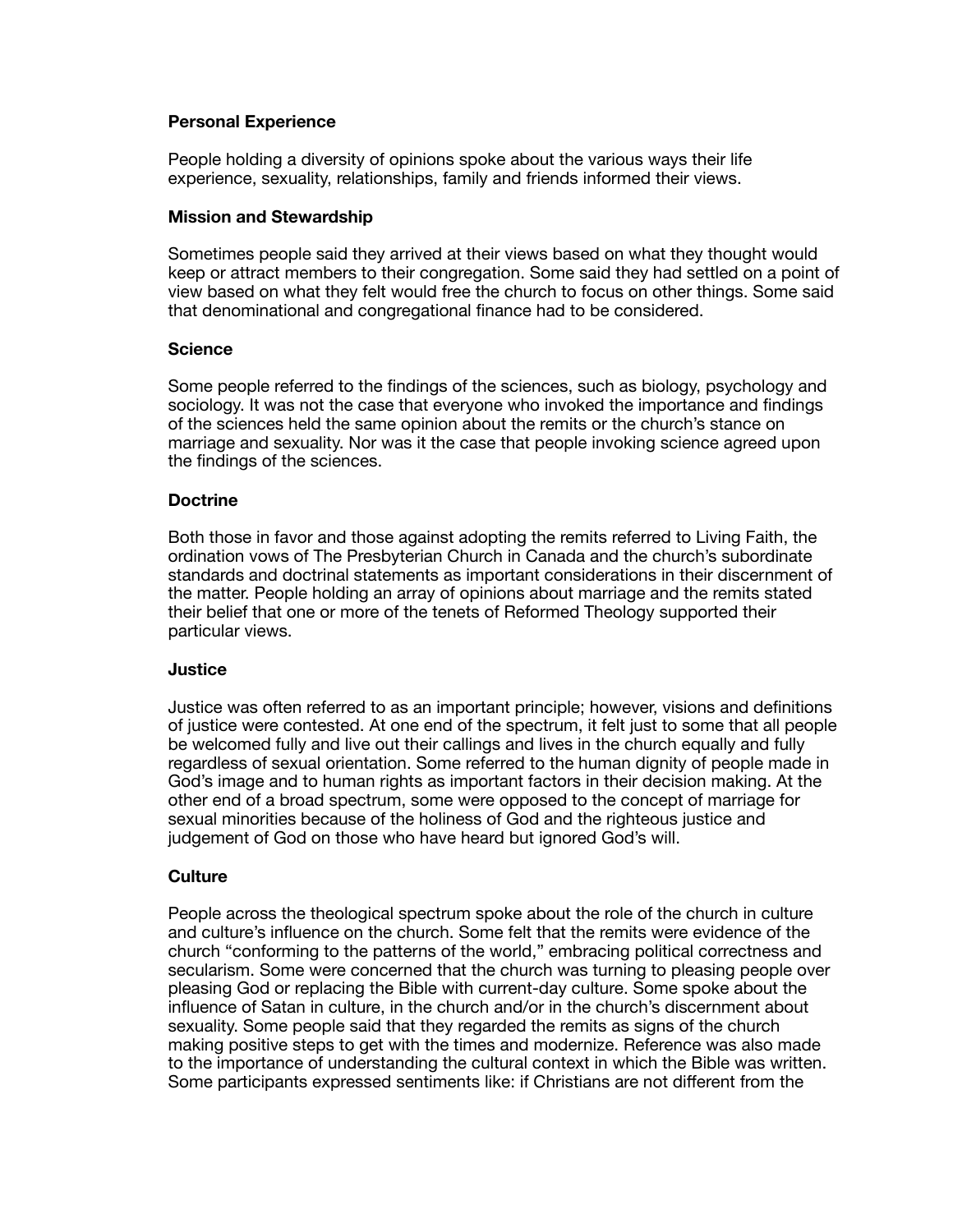world, we cannot offer the world anything. Others said things like: it's time to show the world that Jesus loves everyone.

## **The Bible**

By far the most frequently named and referred to basis and highest standard upon which people said they had formed their views was the Bible. Almost all participants mentioned the Bible or the teaching and healing ministry of Christ. Participants from across the theological spectrum indicated that they treasure the Bible and share an understanding of the centrality of scripture to their lives and faith. It was common for people to invoke and offer reflections on biblical passages in support of their position. Some people simply let scripture speak and submitted or read scripture passages that they felt explained their views, without adding many of their own words.

Some participants stated the view that the real question before the church was not homosexuality or same- sex marriage but different understandings of biblical interpretation and the authority of scripture. Concerns were expressed by people holding a variety of views about the use and abuse of the Bible. Some drew attention to the church's tradition of Biblical interpretation and pointed out that there are many passages the church does not abide by; the church does not read the Bible consistently. Cited in this regard were some of the Bible's teaching on matters such as economics and slavery. Other participants said that there should be very narrow limits to the interpretation of scripture, if it was even possible or necessary to interpret the Bible. Words like "infallible" and "inerrant" were used frequently to describe scripture.

Some pointed out that there was no place in scripture where same-sex marriage was mentioned or permitted and that God's word does not change, so the remits should not be adopted. Some said they might consider the proposals in the remits positively, however, they believe there isn't sufficient scriptural warrant to change the church's position. Some expressed the desire to love all people as Christ loved but without contradicting the word of God. Others said that the Bible's trajectory bent towards inclusion and that not to take a positive approach [to inclusion] seemed contrary to the basic gospel message of love.

People holding different perspectives spoke about the role of the Holy Spirit in the church's understanding of scripture and the direction the church should take. People from across the theological spectrum asked, "What would Jesus do?"

# **Concerns**

People holding a variety of opinions expressed concerns about how, when and why Remit B and Remit C reached the floor of the Assembly. There was also concern from people holding various and conflicting perspectives about who conceived of, contributed to and wrote the remits. Some said that they found the wording of Remit B and Remit C confusing and/or their claims potentially misleading. Others felt that the remits were insufficient because they did not reference certain features, for example, the Holy Spirit or implications of the remits.

For some, the remits felt like they were based on the desire for a compromise that found a way to include a diversity of theological positions and allow the denomination to be "a big tent". Some said they approved of this basis as they felt that the remits would allow our church to move forward and work together to spread the gospel in a respectful and loving way. Some felt the remits addressed a concern that a path would be found that would mutually accommodate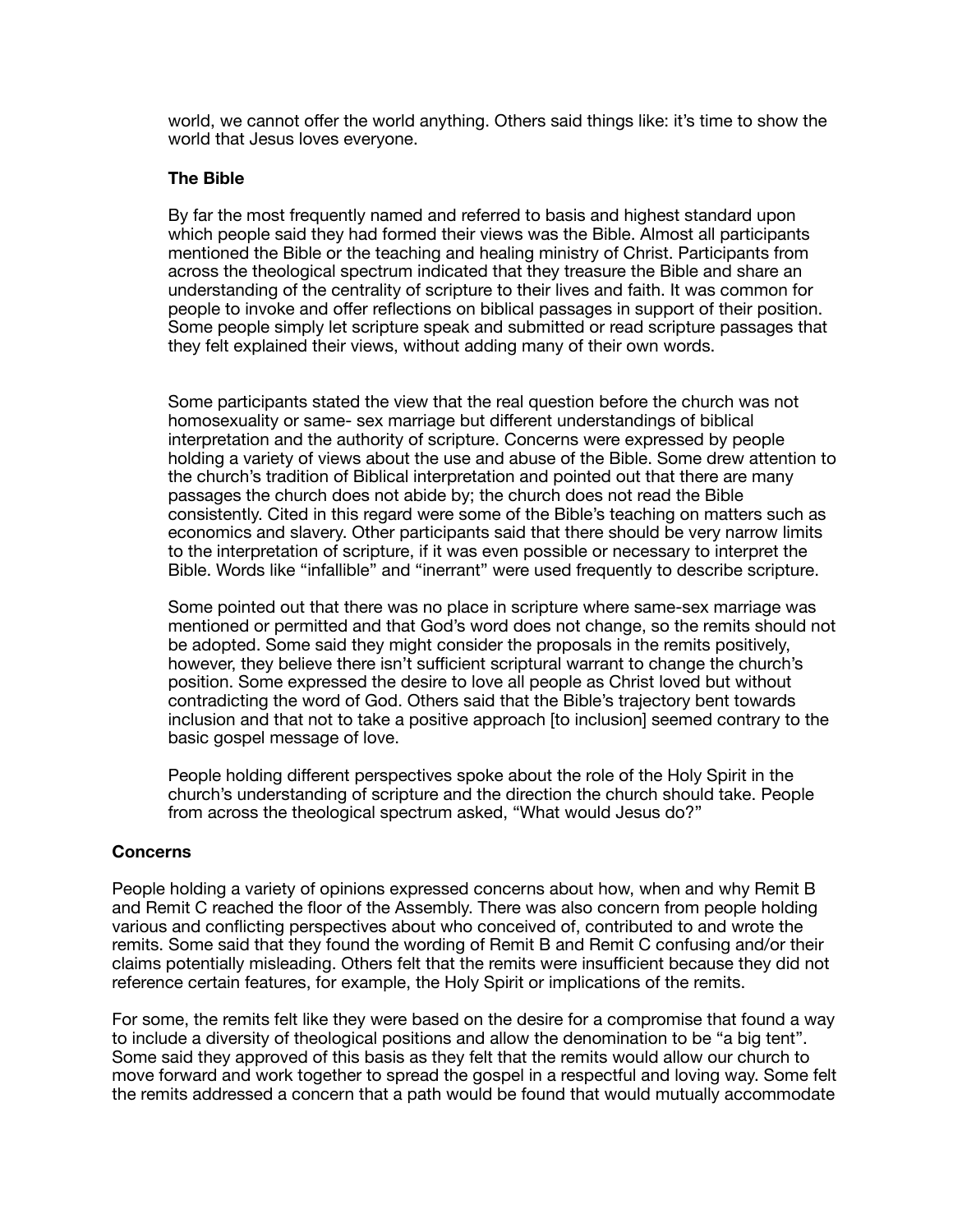parents, children, friends and colleagues to worship and work together. Some said that the remits offered hope. Others found peril, rather than hope, in what they believed to be the basis of the remits. Some felt that unity was chosen above safety or care for LGBTQI. Some people who saw peril in the remits as a compromise felt that the unity of the church was being preserved at the expense of truth and God's will.

People holding a variety of views felt that the remits were imperfect in some ways. For some, regardless of whether they were in favour of the church changing its practices and definitions of marriage, the flaws and shortcomings in the proposed legislation compelled them to feel that they must vote against the remits. Conversely, some felt that while the remits may not be perfect, they were a step ahead.

Some people expressed concern that the remits were biased towards one perspective or the other. Some holding this view felt that the church was more sympathetic towards LGBTQI people than to people holding the traditional view of marriage. Others who believed that the remits were biased felt that the reverse was true and that the remits gave preference to people who held the traditional view of marriage while leaving LGBTQI people unsafe and excluded.

The most frequently named themes of concern that were heard are outlined below in no significant order.

## **Parallel Definitions**

Some of the participants expressed concern that it is impossible to have two definitions of marriage. And some felt that the definitions were "inconsistent", "muddied" or that the parallelism in the remits was an irreconcilable contradiction. Others felt that the strength of the proposed legislation was that the parallel definitions allowed people who wished to conduct same-sex weddings to do so and allowed LGBTQI persons who were called to ministry and who were married or might wish to consider marriage to carry out their calling to ministry. Some were concerned that the parallel definitions underscored that the church was not inclusive and/or was divided.

#### **Unity and Accommodation**

Some saw the remits as a way to preserve unity in the church. It was the prayer of some that the denomination could continue to stand together, as diverse people but as one body, working to create a church community where all people feel they belong. Some felt that the remits were more divisive than inclusive and would further split the denomination and some congregations. In this regard, Matthew 12 and the phrase "a house divided cannot stand" was invoked by some. Some attributed the division in the church and the impetus of people to support the remits, to the work of Satan. Some felt that the remits represented a middle path that requires compromise on all sides; they were concerned that some people might continue to fight for a pure version of their position.

Some felt that the remits were no compromise at all. Some who articulated this position felt that there was no accommodation for people holding the traditional definition of marriage, who were seen to have lost everything and been excluded from and by the denomination. On the other hand, some felt that people holding the traditional view had not had to compromise anything; from this perspective, the broad protections provided by liberty of conscience meant that those who did not believe in a change to the church's marriage traditions gave up nothing, while LGBTQI people were still "second class".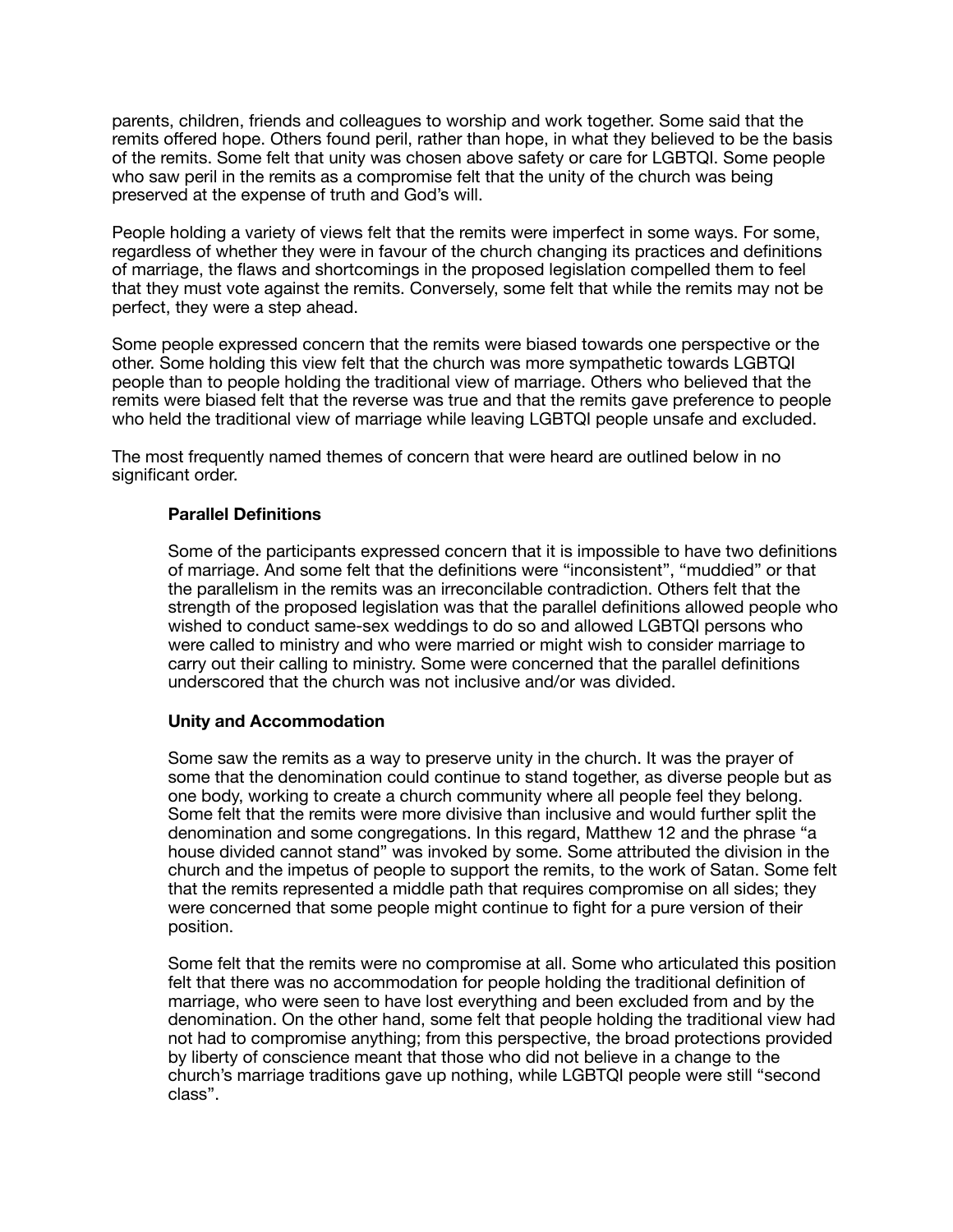The listeners heard concern from and for ethnic-specific congregations. Some felt that the remits asked too much of some congregations and presbyteries with the result that inclusion could become another form of exclusion. Conversely, some pointed to liberty of conscience as a protection for ethnic-specific congregations. And again, some felt that the remits continued the church's long-standing practice of asking too much of LGBTQI people and nothing of others. Some also spoke of the broader unity of the universal church and expressed concern that, if the remits were adopted, local and international partners might not wish to associate or work with The Presbyterian Church in Canada.

It was common to hear people mention the toxicity of the debate in the church and fear for the unity of the church. The growing "tribalism" in the church, "theological drift", and the effects of years of debate on the church were common themes that people discussed in various ways. Some people said that the nature of the church's debate and how people dealt with those they disagreed with were a test and had as many implications for the church as the content of the remits.

#### **Pastoral Concern and Inclusion**

Pastoral concerns were expressed from and on behalf of people who had suffered and found the debate stressful in the course of the church's discernment. Participants holding a diversity of perspectives stated that they felt were being forced out of the denomination, excluded and/or sometimes unsafe because of the positions they held. Some participants spoke about the physical danger or psychological and spiritual trauma some LGBTQI people experienced in the church. Some voiced the concern that LGBTQI persons and individuals who support the remits may be in danger of divine judgement.

Some participants expressed bitter sentiments and made accusations against liberals or traditionalists or people who identify as LGBTQI. At the same time, others on all sides of the issue spoke of pastoral care and concern for people with opposing views and/or LGBTQI people.

Some said that their opposition to the remits did not mean that they wanted anyone excluded from the church. Nor did they consider it was homophobic to believe what they interpret the Bible says about some aspects of sexuality.

Sometimes participants' understandings of inclusion were qualified, expressed in sentiments similar to a desire that the church should be "compassionate but without compromise" or "compassion – yes; acceptance – no". Some participants stated their belief that sexual minorities should not be part of the church.

#### **Sexuality**

One area of expressed concern arises from a lack of information about The Presbyterian Church in Canada's current teachings about sex, sexuality and marriage.

It was very common to hear participants say that homosexuality is a sin. Some expressed surprise, doubt, denial and concern when they learned that the church said in 1994 that homosexual orientation was not a sin. Some spoke about their comfort with the statements in this regard in the 1994 Church Doctrine Report and expressed the desire that the church maintain this position. While some considered celibacy sufficient for LGBTQI people, as it was for others who were unmarried for a variety of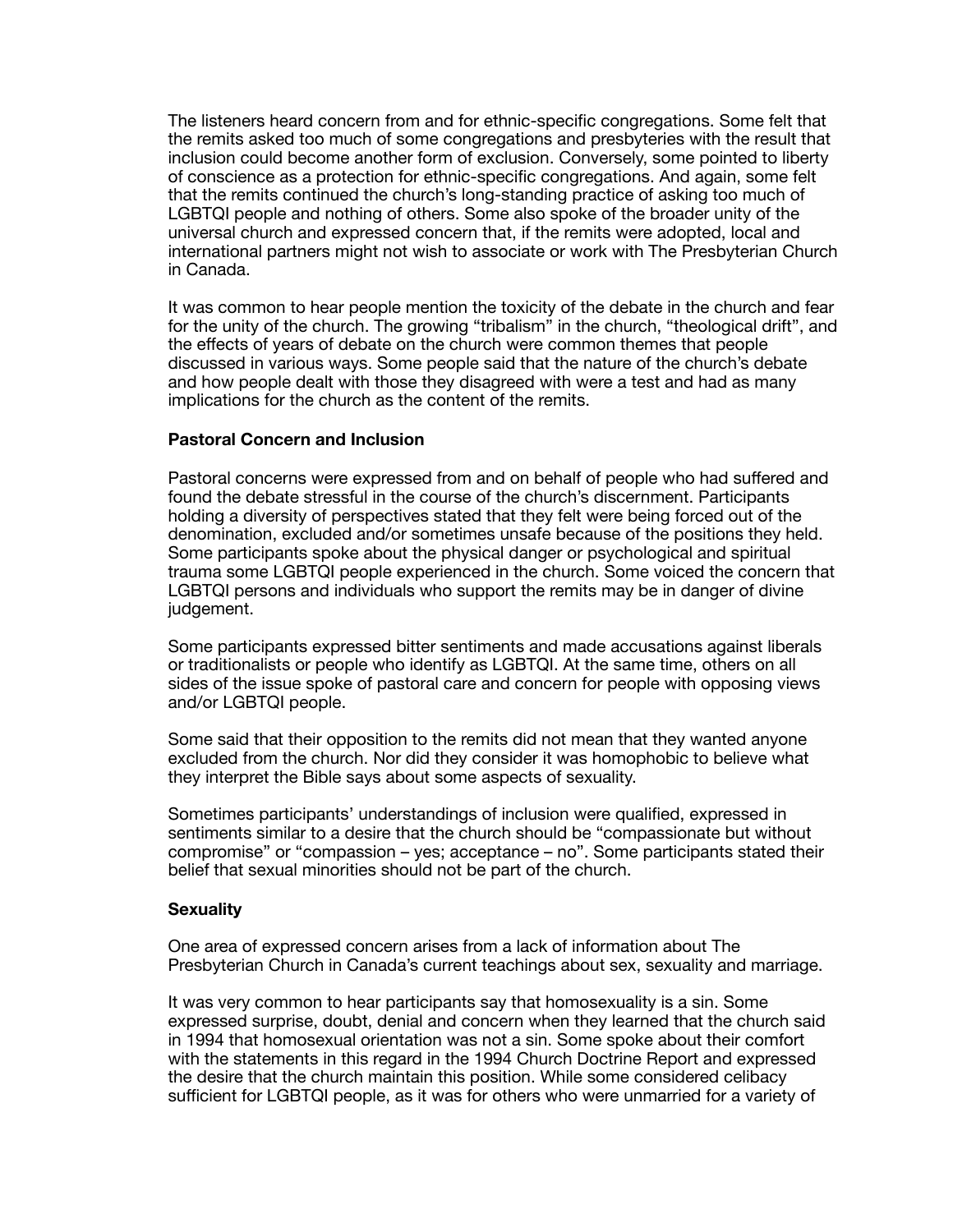reasons, others said that homosexual orientation and/or sexual intercourse between people of the same sex was sinful and that LGBTQI people should never be in positions of church leadership. Other participants expressed concern that LGBTQI people were being asked to make unfair sacrifices and were treated differently than others. Some indicated that they didn't know what to think and were struggling with the complex matter of the church's discussions about homosexuality.

## **Liberty of Conscience**

Liberty of conscience was mentioned often and generated many questions. Some people felt that liberty of conscience provided everyone ample protections. Some people holding a diversity of opinions about whether the church should change its definition of marriage felt that liberty of conscience might not offer sufficient protections. Some said that liberty of conscience was too narrow and could prevent people from preaching and practicing pastoral care as they felt called to do. Others felt that liberty of conscience was too broad and, among other things, enshrined the status quo. Concerns were expressed that presbyteries where a majority of members shared the same definition of marriage could prevent candidates who hold a different view from preparing for ministry or being considered for calls by interim moderators. Some were concerned that liberty of conscience would be taken away. Others questioned the exclusionary motives and deep division that the provisions for liberty of conscience might cause in the church.

## **Logistics**

Concerns were raised about the practicalities of implementing the remits if they were adopted. Some were concerned about such things as the relationships between colleagues and the relationships between ministers and sessions where they disagreed about same-sex marriage. Some raised concerns about how students and candidates for vacancies would fare in presbyteries where the majority held views different from candidates under consideration. Others spoke about the practicalities of congregations and ministers finding suitable pastoral matches.

# **Legal Questions**

Some said they had questions and/or concerns about the potential legal implications of the remits. Others, however, felt secure with the protections that are in place in the remits, the church's own polity and in law.

#### **Vows**

Some ministers and elders were concerned about whether they might have to break their ordination vows in some way if the remits were adopted. Likewise, some said they might have to break their vows if the remits were not adopted.

#### **Denominational Structure and Departure**

Some asked questions and expressed concerns about denominational governance and church structures. Some advocated for different models of presbyteries and synods to ease and accommodate the enactment of the remits and to reflect different perspectives in the church. Some participants asked for clarity on what would happen if congregations left the denomination. On this question, participants spoke both for or against the provision for "gracious dismissal": allowing congregations that opt to leave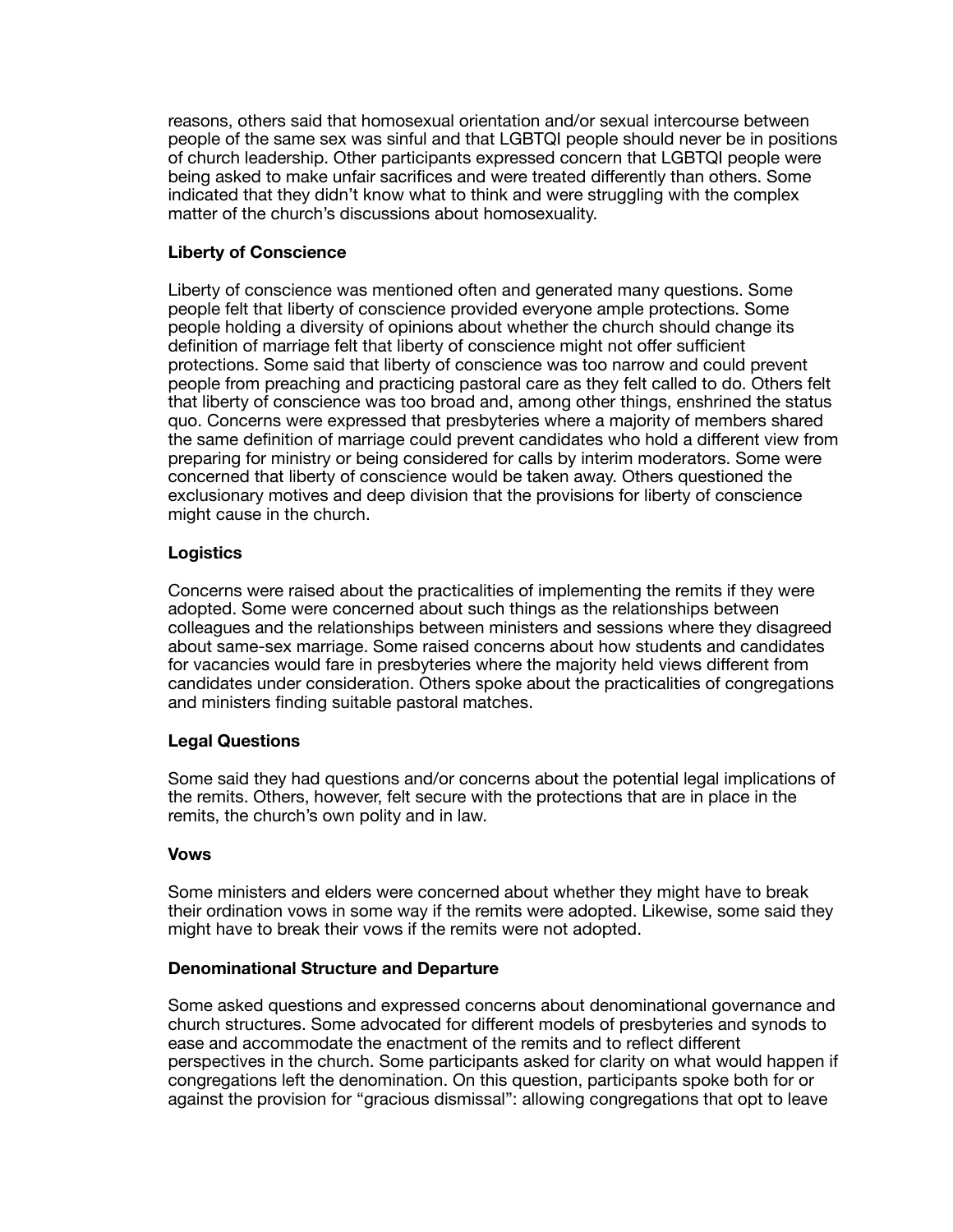the denomination to take their building and property, which are held by the Trustee Board of the Presbyterian Church in Canada and belong to the denomination as a whole.

# **Vocations**

Some people were concerned about vocational issues. In some cases, people expressed concern that if the remits were not adopted, LGBTQI people who were called to ministry and who were married or might wish to consider marriage would be prevented from fulfilling their calling. Some raised concerns about the effect that adopting the remits might have on some people's livelihood, because congregations might divide or close and/or because ministers might feel that they need to leave a congregation.

# **Remit C (ordination of LGBTQI persons, married or single)**

In regard to Remit C, some questioned whether ministers in same-sex marriages could lead effectively or be in a position where they would have to preach against how they themselves were living. There were concerns that allowing ministers to be in same-sex marriages would encourage congregational members to live in unrepented sin. Some said that this was not a matter of their concern.

# **Study**

Some were concerned about whether adequate or even any study on scripture and other topics, such a theology or law, had been done in the church before the remits were proposed. Some referred to the number of reports and studies that had been created over the years during which the matter of sexuality had been studied in the church. Some asked for more study material on a variety of matters related to the topic of sexuality and marriage.

#### **"Slippery Slope"**

Among the participants who expressed opposition to the proposed changes to church law and doctrine, there were some who questioned whether the remits initiated a "slippery slope". In this regard, they wondered whether the remits would open the door to the church permitting marriages among more than two people or marriages with children or with non-humans. Further, some expressed concern that adopting the remits could lead to sanctioning sexual practices, for example, bestiality.

#### **Distraction, Finances, Membership and Fatigue**

Some participants spoke about their belief that the remits were a distraction from the church's mission and other ministry priorities. Some expressed concern about the financial cost associated with adopting or not adopting the remits. People spoke about the effect they imagined the remits, if approved, would have on congregational membership. In regard to new members, some felt that if the church adopted the remits, people would be attracted to the church while others thought adopting the remits would repel current or potential members. Likewise, some felt that if the church did not adopt the remits people would be attracted to the church while others felt people would avoid joining Presbyterian congregations if the remits were not adopted.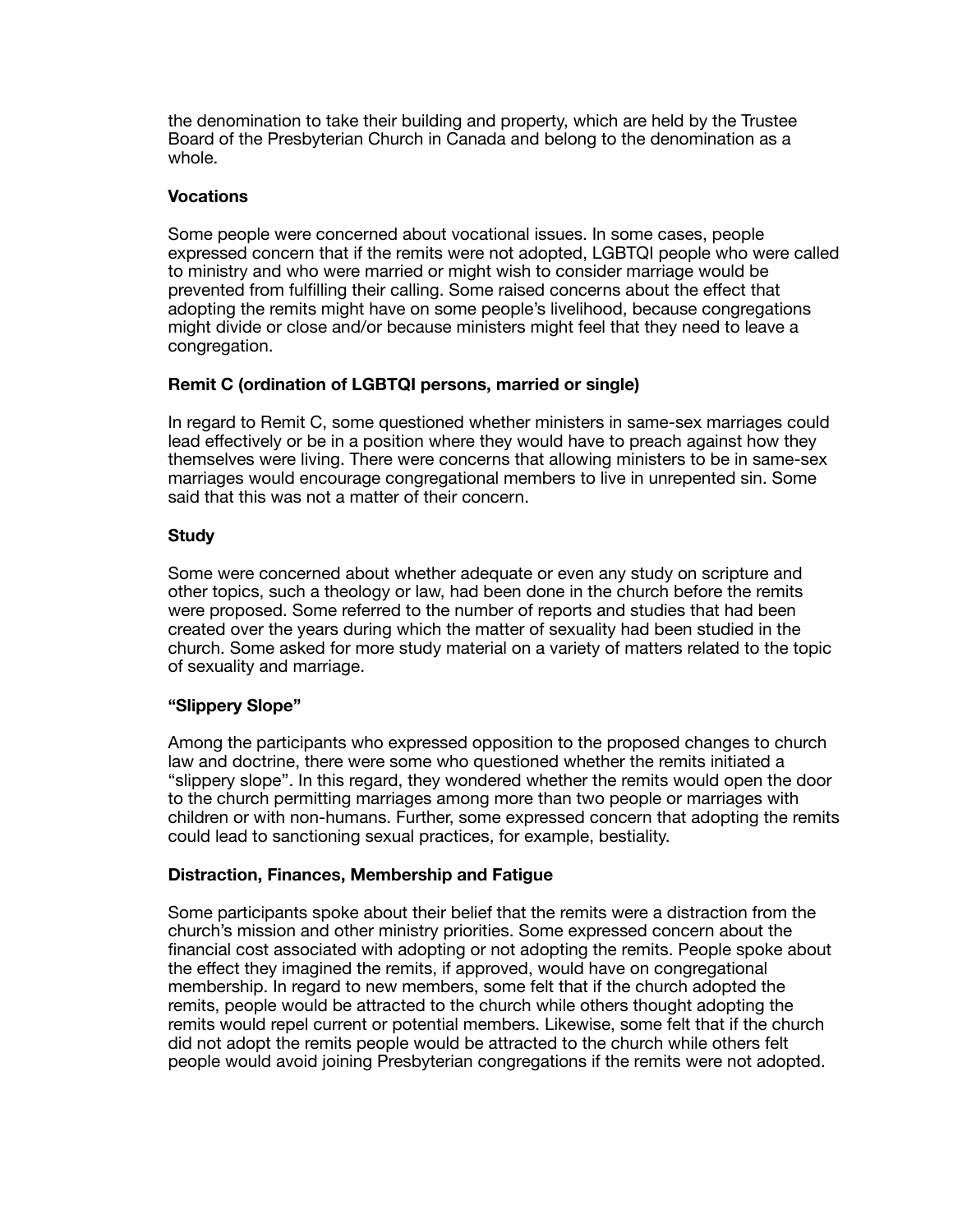It was not unusual to hear people say that they were tired of the church's discussions about marriage and sexuality. Some said they were tired of the topic and wanted it to go away. At the same time, other people commented that they had heard little or nothing about the topic. Some people said they would welcome more opportunities to learn about sexuality and the discussion the denomination has been having. Others said that scripture was clear and the matter was closed; from this perspective, no changes were warranted because God and God's truth did not change.

### **Church Standards**

Concerns were expressed by people who said that the remits ignored or contradicted the Bible and/or the subordinate standards and law of the church. Likewise, others said they felt that the remits were permissible in light of the teachings of scripture, the Reformed Tradition and polity. This matter is discussed more fully below.

#### **Views**

The people who participated in the listening process held a broad diversity of views on whether Remit B and Remit C should be adopted. People had a constellation of differing and opposing reasons for arriving at their points of view. The array of perspectives in the church is complex and defies simple categorization.

Some participants who held opposing views agreed that the church had to be more welcoming and/or inclusive. However, the definition of welcome and inclusion varied. For some, the church would be welcoming when LGBTQI people were not held to different standards than others are and were able to fill the same leadership roles as other members of the church and the church permitted same-sex marriages. Others on a spectrum of understanding said that people who identified themselves as LGBTQI were welcome to attend worship but not necessarily occupy all and/or any positions of leadership. Still others said that people who identified themselves as LGBTQI were sinful and must repent and/or leave the church.

Some participants clearly stated their preference for adopting or for not adopting Remit B and Remit C. Some people who stated a strong preference – both those in favour and those opposed to the remits – expressed the belief that there would be no place for them in the church and they would leave the church if the General Assembly did not act according to their preference. There were some people who indicated that they were in favour of one remit but not both.

Some indicated that they would have preferred the remits to offer greater inclusions than they felt the current remits provide. Some said they preferred the church to look for very different models and options than were pursued in the creation of Remit B and Remit C.

Some indicated that they viewed the church's theological stand on sexuality and marriage as a central part of the Christian faith. Other expressed confusion about why sex, sexuality and marriage were such divisive issues in the church.

Some participants with a variety of views indicated that they regarded the actions and positions of those they disagreed with as hypocritical. Some described the people whose views they disagreed with as, among other things, heretics, apostate, homophobic or unchristian. Some invoked biblical images and terminology to express similar sentiments.

It was not the case that all the people against adopting the remits were satisfied with the church's current definition of marriage. Some indicated that they would vote against the remits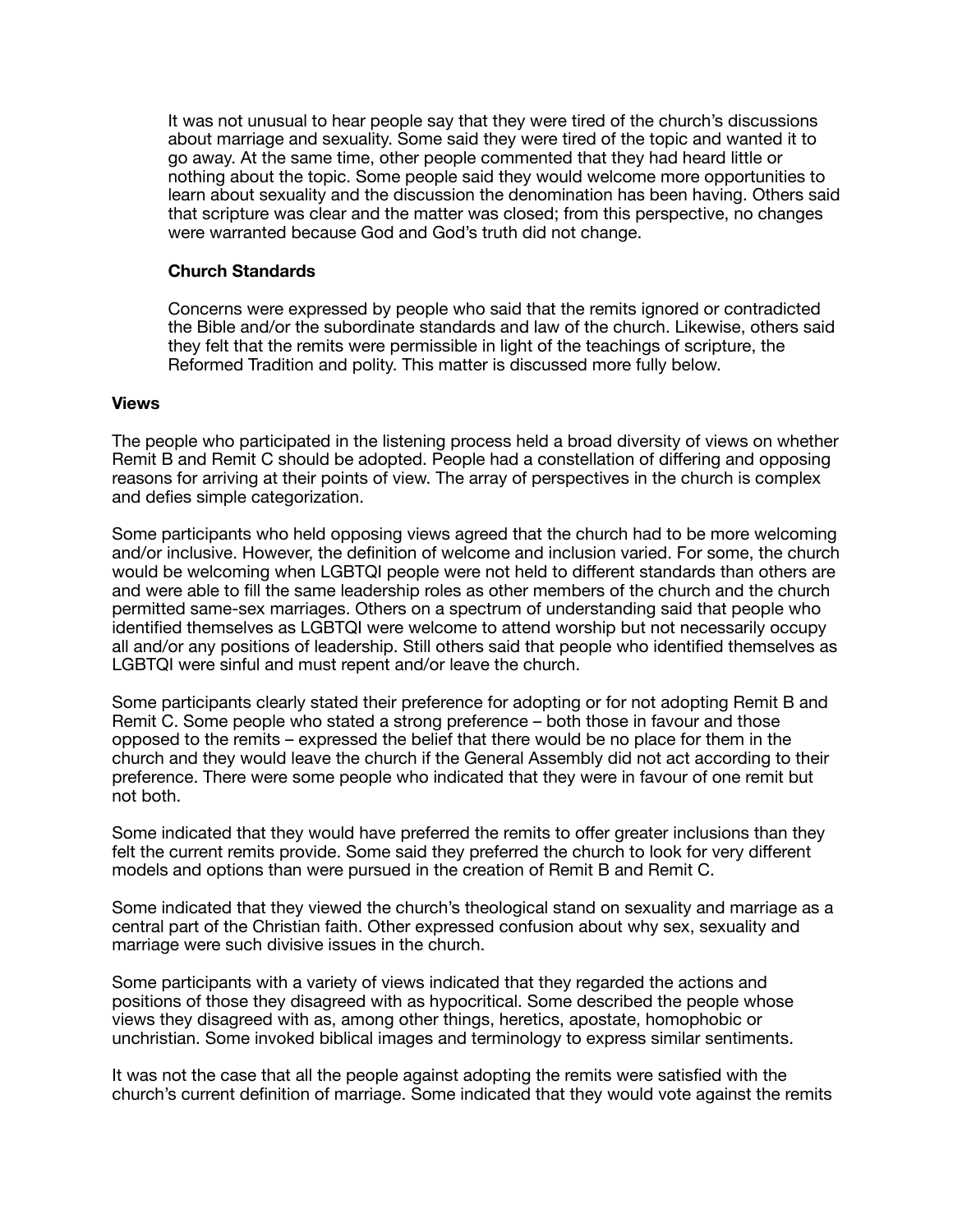because they felt the remits were not inclusive enough and that the liberty of conscience clauses allowed for the continued discrimination of LGBTQI people. Also, some said they were in favour of the remits but not because they were believed the church should change its standards and practices in regard to marriage. Some felt that since the remits provided sufficient protection and accommodation, they were a good-enough solution to a vexing question.

Some people indicated they were ambivalent about Remit B and Remit C. Some people said that they did not know how they felt about the remits and had "more questions than answers". In some cases, no view on the remits was stated and in others, it was not possible to determine a point of view. Some spoke with regret about their views on the remits; they said that they wished they could vote in favour of the remits but felt that they could not do so because this would go against scripture and the church's standards and ordination vows. Some said they were not against same-sex marriage but that they were against such marriages being conducted in churches and/or by clergy. Some indicated only that they were praying for unity and peace.

# **Pain**

Listeners paid attention to and recorded what they heard as well as the emotions and affect accompanying the speakers' words. Often very painful things were expressed. Often the material was difficult to read and hear because of the palpable sense of pain that people conveyed. However, pain was by no means the only strong feeling expressed by people who participated in the listening process. To be true to what people expressed, the broad spectrum of feelings that participants expressed about the remits is referenced here.

Some people reported sleeplessness and significant emotional and physical strain on themselves and/or family members as a result of the discussion the church has been having about sexuality. People often spoke about the pain of seeing the church and congregations divided. Some people referred to the pain of being accused of being abominations, apostate, evil, heretics, homophobic and unchristian because of their views.

Some LGBTQI people spoke of the trauma of feeling inferior, evil and unloved and of having to lead secret lives. One person said, "It feels to me like fear and deception have defined my life and I consider the attitudes of church and society that led me to this nothing less than spiritual violence committed against the integrity of my person". And they said that the church has denied them hope. Likewise, some who held the position that the church's definition of marriage should not change spoke of the pain of being called hateful. Some expressed pain at feeling that the church had turned its back on God, the Reformed Faith, polity, the Bible and them. Some said they felt that people with their perspective were being "exterminated," and that the remits were a departure from God and like "death".

Some participants said that they were ashamed that they belonged to a church that would consider changing the definition of marriage. Some others said they felt shame for belonging to a church that held the denomination's current definition of marriage. Some people indicated that if the remits were adopted, they would feel that there was no place for them in the denomination and they would leave or be forced to leave the denomination. And likewise, people said they would leave or be forced to leave the denomination if the remits were not adopted. Some participants said that LGBTQI people and those wanting a change to the current standards should leave and find another church. Likewise, others said that those who did not accept the remits could leave.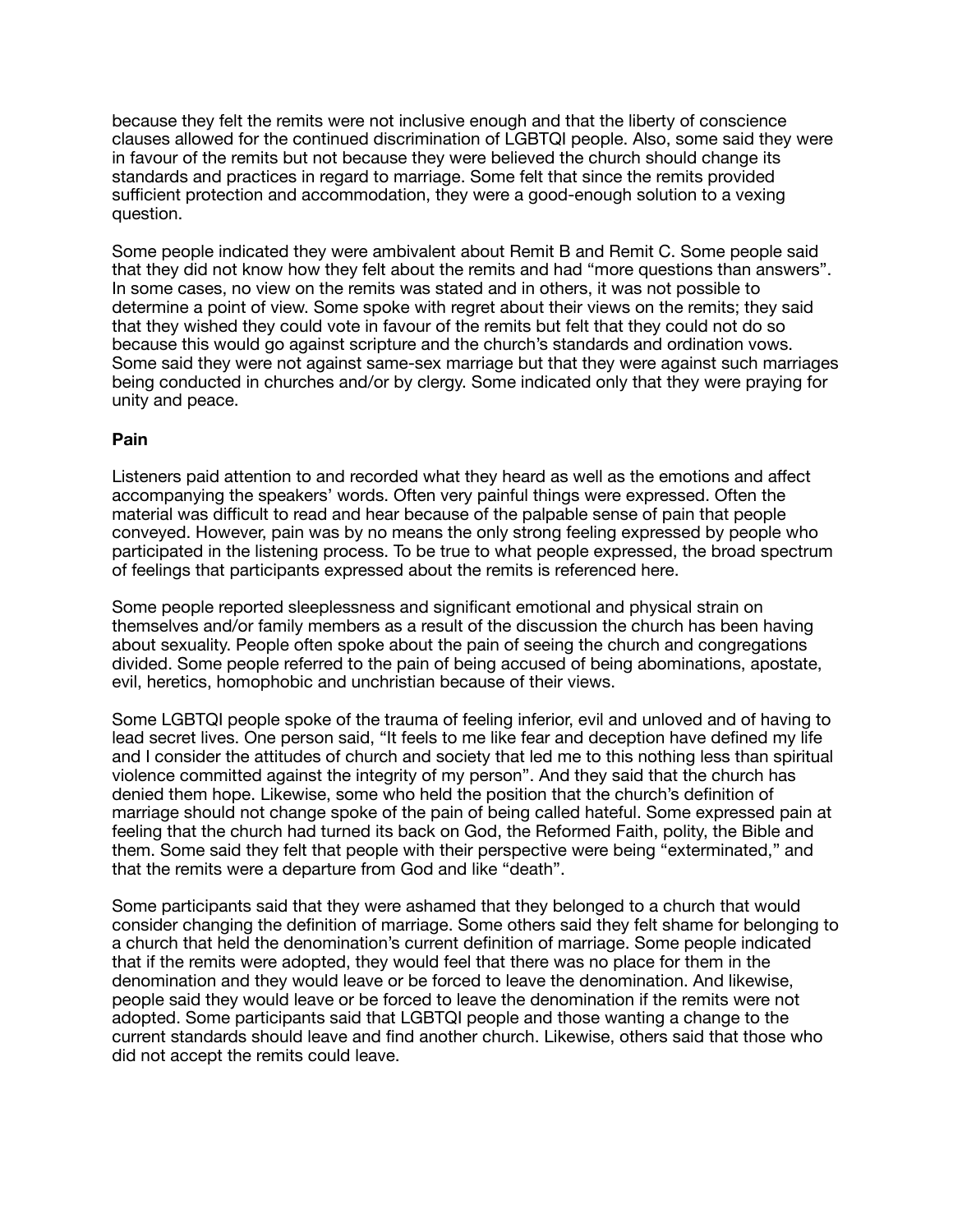Some participants expressed pain and bitterness at the sense of betrayal they experienced in the adoption of the remits by the 2019 Assembly. This was matched by a feeling expressed by some that the pain of those who disliked the proposed changes and were given the option to exercise liberty of conscience pales in comparison to the history of pain inflicted on those who have experienced homophobia and had no options.

People speaking from along a broad spectrum of perspectives sometimes expressed their convictions with passion. During the in-person meetings, people holding a constellation of views were observed to raise their voices, make gestures and shed tears. People holding an array of views and opinions reported experiencing the following feelings: abandoned, afraid, aggrieved, anger, anguish, appalled, ashamed, astonished, betrayed, bitter, broken-hearted, concerned, despair, devastated, disappointed, disbelieving, discouraged, disenfranchised, disgusted, dismayed, distressed, elated, embarrassed, empathetic, endangered, excluded, exiled, fatigued, fear, furious, hated, heartbroken, heavy-hearted, hopeful, insulted, joyful, loss, mourning, pained, proud, pitying, sad, scared, self-hatred, shame, shattered, shock, sick, sorrow, soul-wrenched, spiritually drained, tension, terrified, thrilled, tired, torn, troubled, unsafe, vexed, violated, voiceless and worried.

# **CLOSING REMARKS**

The listening process provided a way for people in the church to express their concerns, views, pain and other feelings pertaining to the proposed changes to church law and doctrine approved by the 2019 General Assembly. For some people, the listening sessions were received more as an opportunity to learn than speak. For some, the exercise was reportedly helpful and useful, while others expressed skepticism and some a sense of futility. The material collected was subjective, varied and often very personal; it resists easy and simplistic categorization. Rather, it reflects the thoughts and feelings of the people in the church who chose to make use of the pastoral listening process.

The feedback from participants in the listening process highlights needs that the church would do well to address at the appropriate levels. Perhaps the most pressing is the need for caring, wise and insightful pastoral care. The sheer volume and intensity of comments describing feelings of worry, dismay and hurt speak to people's need for tenderness, care and prayer. Pastoral care is an integral part of the church's ministry in every season but at this time, it requires special attention.

Another need evident from the collected information is for the church, through its ministers and committees, to provide fact-based education. Sometimes it was possible to see that strong feelings, concerns and views were based upon inaccurate assumptions. Comments, both oral and written, revealed widespread lack of knowledge about matters such as church polity and church history as well as the church's doctrinal understanding of such matters as marriage, sexuality and the scriptures. This reality undoubtedly has hampered the church's discussions on sexuality generally and on Remit B and Remit C specifically. Among other things, misunderstandings and inaccuracies have added to and caused some of the mistrust and pain that some people said they felt.

The thoughts and feelings expressed present a picture of The Presbyterian Church in Canada that is diverse. There are various different beliefs about God's intentions concerning human sexuality and marriage and about the people whom Christ calls into ministry. There are different understandings of scripture and the way it should guide Christian life. People are discerning different answers to central discipleship questions: What does the gospel mandate to love look like in this context? What is just? What is true? What would Jesus do? People also expressed differences in their level of conviction; some are strongly formed in their views, while others